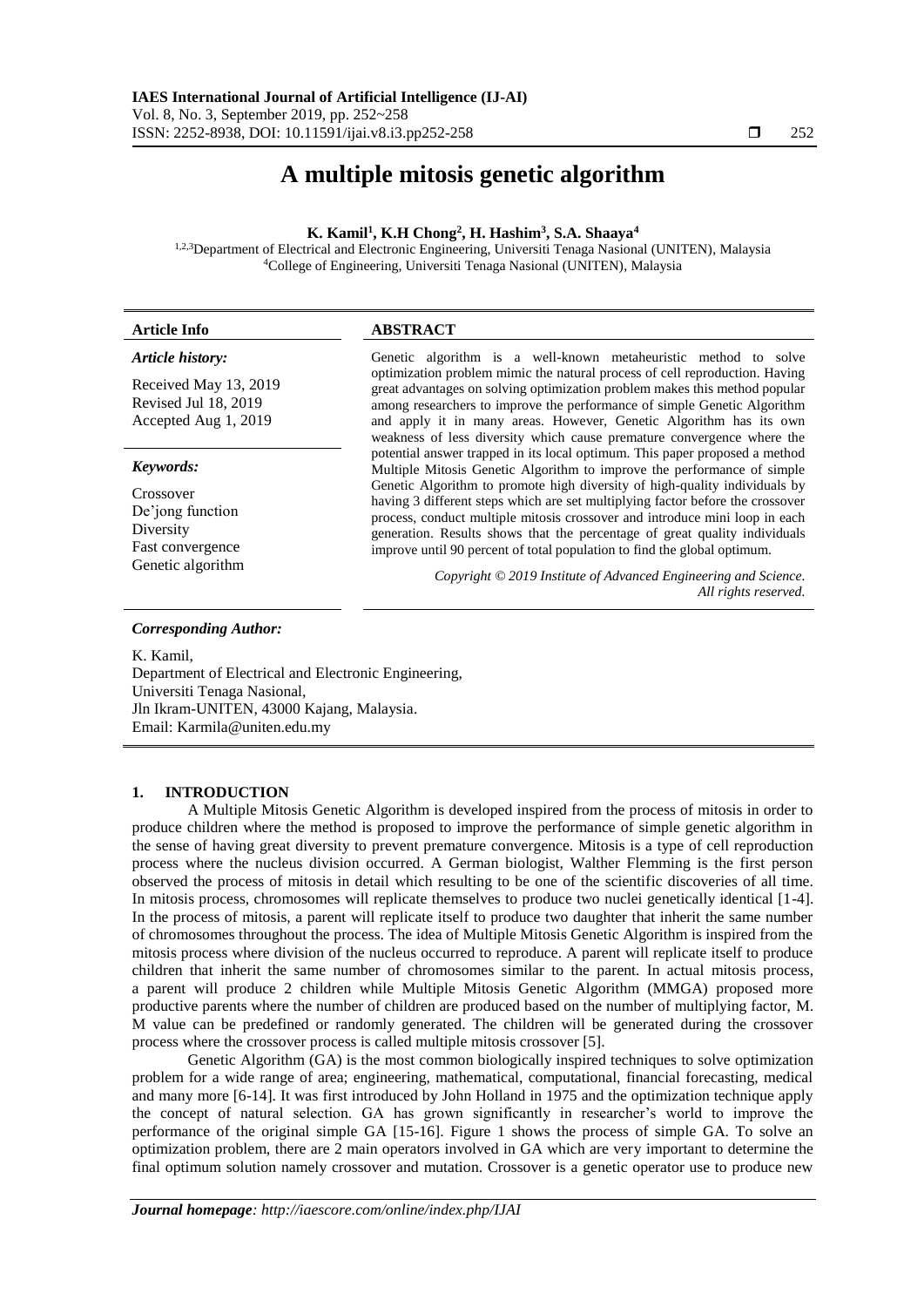offspring from its parents to increase the quality individuals to meet the final answer of an optimization problem. Mutation is another genetic operator use to maintain genetic diversity of a population by changing the genes of the chromosomes from its initial state. To maintain a great performance of GA, the individuals in a population has to be diverse. GA has its own weakness where it has the possibility of being trapped into a local optimum where it can cause premature convergence due to low diversity. Since mutation and crossover operators are the heart of genetic algorithm, it caught attention many researchers around the world to investigate and make improvement of the original GA for outstanding performance in finding its optimum solution [17-18].

Ajay in [19] proposed Fine-Tuned crossover inspired by untapped idea of mitochondrial DNA in order to improve the performance of normal GA by reducing the rate of dilution of diversity and delay the convergence. Dang in  $[20]$  shows that Jump<sub>k</sub> function help to burst the diversity to reach the global optimum. In [21], Haneen presents the idea of adaptive parameter control to enhance the efficiency of the algorithm by providing an effective balance between diversity of the possible solutions and crossover selection. Shikha in [22] proposed Elitist and DGCA (Dynamic Genetic Clustering Algorithm) to reduce the effect of premature convergence problem. In [23], James include the diversity as a selection process in GA where he proposed two ways to measure the diversity of a population. It is found that by making the diversity as one of the factors to be considered during the selection process improve the performance of GA from premature convergence. Aprilia in [24] proposed hybrid GA where original GA is combined with VNS (Variable Neighborhood Search) to overcome the shortcomings on GA on premature convergence and local exploitation. In [25], Ammar propose another hybrid GA where he combined reordering crossover and fusion crossover to reduce the possibilities of premature convergence. This paper presents the idea to improve the performance of simple GA from premature convergence and improve the diversity of high-quality individuals by proposing Multiple Mitosis Genetic Algorithm (MMGA) where it produce higher number of children in one generation. Having greater number of children increase the possibilities to find the global optimum and avoid premature convergence.

## **2. RESEARCH METHOD**

#### **2.1. Algorithm**

Figure 1 shows the flowchart of simple Genetic Algorithm and Figure 2 shows the flowchart of Multiple Mitosis Genetic Algorithm. As discussed above, simple GA have potential to eliminate good quality of genes in the new generation while the population going through the process of crossover and mutation. To improve the performance of GA to find the best optimum answer while maintaining the good quality genes, there are three different steps proposed in Multiple Mitosis Genetic Algorithm.

## Step 1: Set Multiplying Factor, M

In MMGA, after selection process done, a multiplying factor, M is set by the user or it can also be generated randomly. M will determine the number of children that will be produced in the next generation. M is also determining the number of generations and stopping criteria for the Multiple Mitosis Genetic Algorithm.

#### Step 2: Multiple Mitosis Crossover

Multiple Mitosis Crossover is proposed to maintain the good quality genes to produced greater number of children limited by the multiplying factor, M. If the value of M is 10 means that 1 gene will produces 10 number of children in 1 generation. By doing this, quality genes have more potential to produce children inherit the good quality of the parents to prevent the potential of the good genes to be eliminated in the original process of crossover and mutation.

## Step 3: Mini Loop

In simple GA, selected parents will go through the process of crossover and mutation one time in one generation. In the next generation, the old parents will be replaced by the new population which will reduce the possibility for fast convergence. In MMGA, mini loop is proposed to prevent good parents from being eliminated in the next generation and produce more quality children that inherit good genes from the parents where it will help to do fast convergence.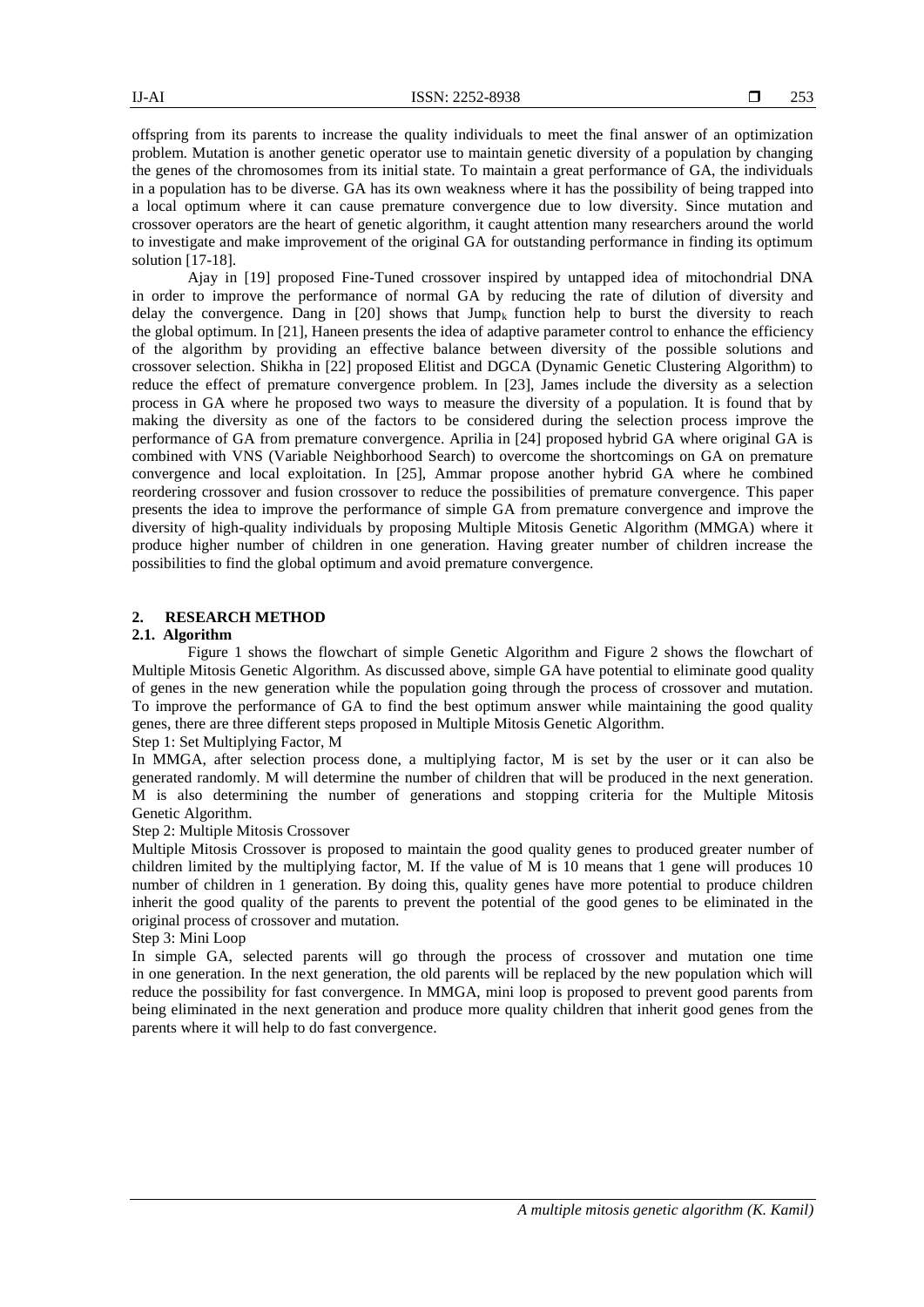

Figure 1. Simple Genetic Algorithm Figure 2. Multiple Mitosis Genetic Algorithm

**STOP** 

Experimental result will show the advantage of Multiple Mitosis Genetic Algorithm in producing more quality genes from the selected parents to maintain the diversity and prevent premature convergence. To test the performance of Multiple Mitosis Genetic Algorithm in generating great diversity and fast convergence, De Jong's sphere model function has been selected shown in (1). This function is the simplest function to test optimization method and most widely used functions by researcher to test developed algorithm.

$$
f_1(x) = \sum_{i=1}^n x_i^2
$$
  
-5.12 < x<sub>i</sub> < 5.12 (1)

Global minimum:  $f(x)=0$ ,  $x(i)=0$ ,  $i=1:n$ .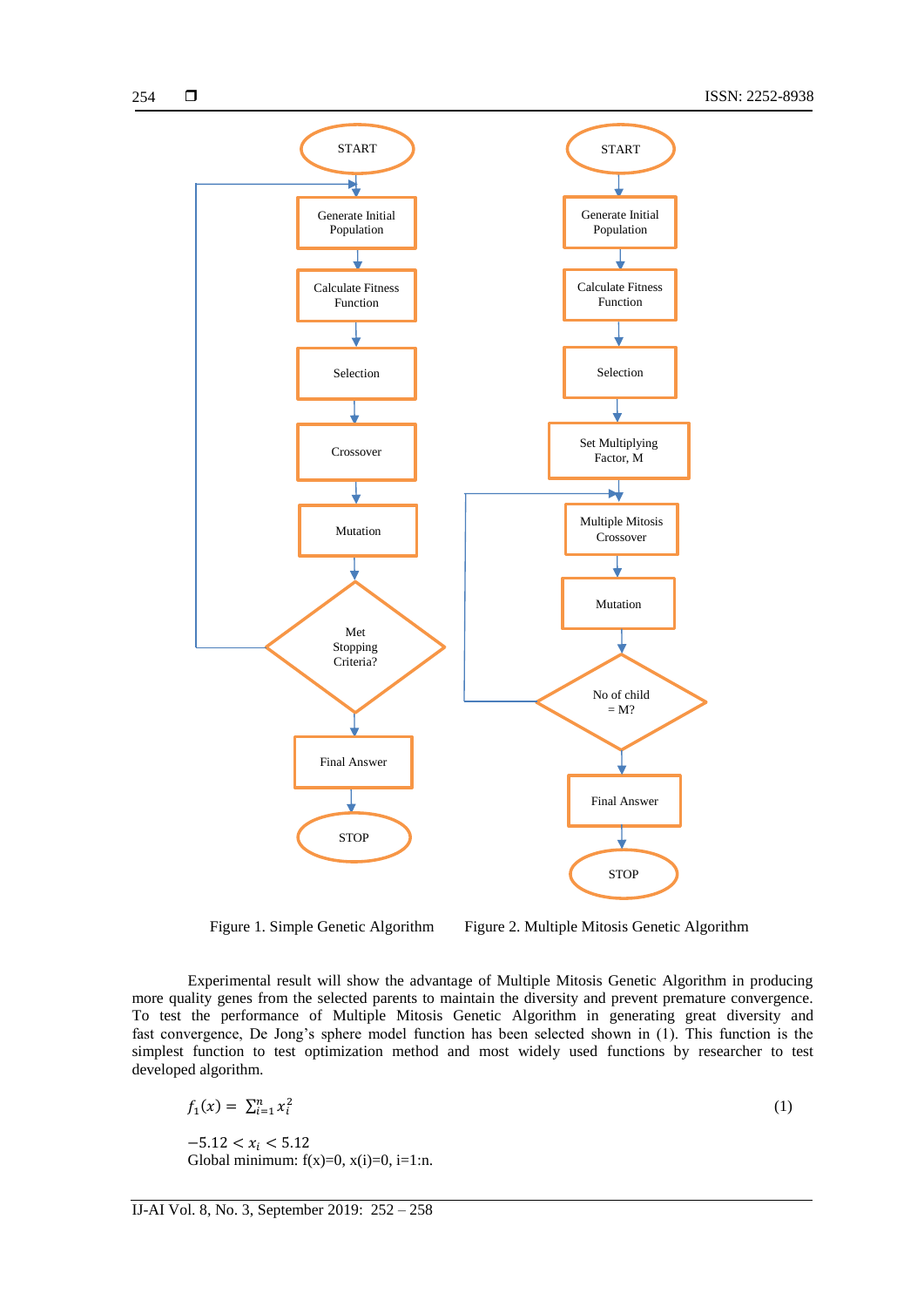In this experiment,  $n=2$  which represent for  $x_1$  and  $x_2$ . The results will compare the diversity of the good children produced and the effect to the convergence for different number of Multiplying Factor, M to observe the performance of the develop method.

#### **2.2 Parameter setting**

In this experiment, the parameter set to find the minimum global of De Jong's Sphere Model using Multiple Mitosis Genetic Algorithm shown in Table 1.

| Table 1 Parameter setting |                                |  |  |
|---------------------------|--------------------------------|--|--|
| Paramter                  | Setting                        |  |  |
| Number of generations     |                                |  |  |
| Population size           | 4                              |  |  |
| Probability of crossover  | 1.0                            |  |  |
| Probability of mutation   | 0.01                           |  |  |
| Multiplying factor, M     | 10, 20, 30, 40, 50             |  |  |
| Chromosome length         | 17 bits, binary representation |  |  |

# **3. RESULTS AND DISCUSSION**

# **3.1. Results and analysis**

Figure 3 shows the distribution of the individual produced from the Multiple Mitosis Crossover when  $M = 10$  for a parent. From the figure, it shows that 10 numbers of children produced when M is set to 10 where only 20 percent from the individual are below 0.8 which approaching the final global minimum,  $f_1(x) = 0.$ 



Figure 3. Distribution of Individual for M=10

The same function and parameter are now tested by increasing the number of M to 20 where it is expected that 20 number of children from the same selected quality parent will be produced. The individuals produced are also expected converging to the final global minimum. Figure 4 shows the improvement of the results where 70 percent of the individuals produced are below 0.8 and approaching the final global minimum 0. The same experiment is conducted again by different value of multiplying factor,  $M = 30$ ,  $M = 40$  and  $M = 50$ .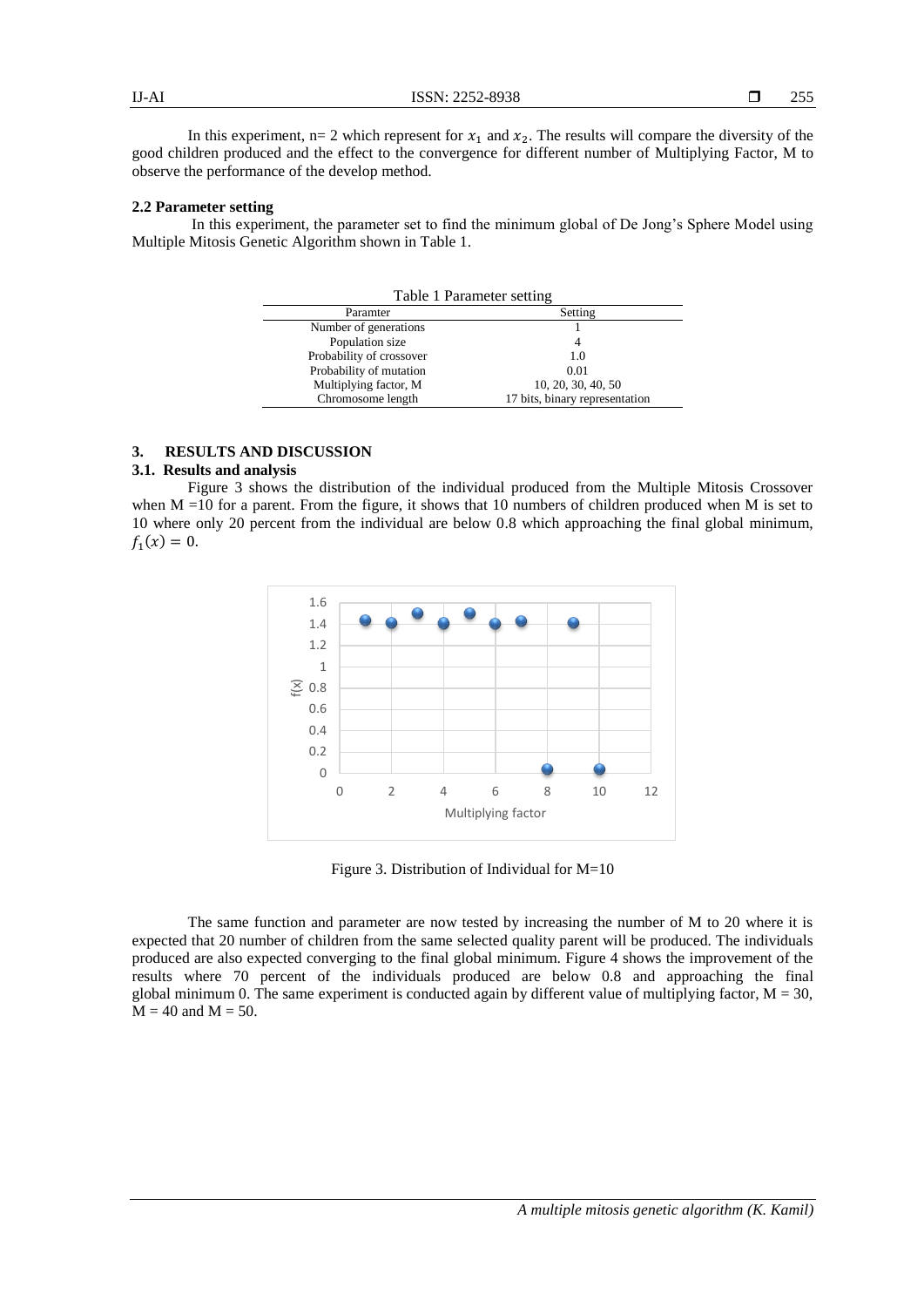

Figure 4. Distribution of Individual for M=20

Figure 5 shows the result for multiplying factor, M=30. 83 percent of the individuals produced are scattered below 0.8 which again show the improvement on the quality of the genes produced.



Figure 5. Distribution of Individual for M=30

Figure 6 shows that 92 percent of the individuals are less than 0.4 where 45 percent of it are now have greater fitness which less than  $f(x)=0.2$ . Figure 7 shows the individuals produced from the single generation of Multiple Mitosis Genetic Algorithm is 90 percent which is lower when M=40. However, the individuals produced below 0.2 are better in quality where the density of the individuals are high below 0.2, 88 percent approaching global minimum, 0. The convergence of the individuals to approach final answer can also be observed from the density of the individuals that increasing while approaching global minimum value from Figure 3 to Figure 7.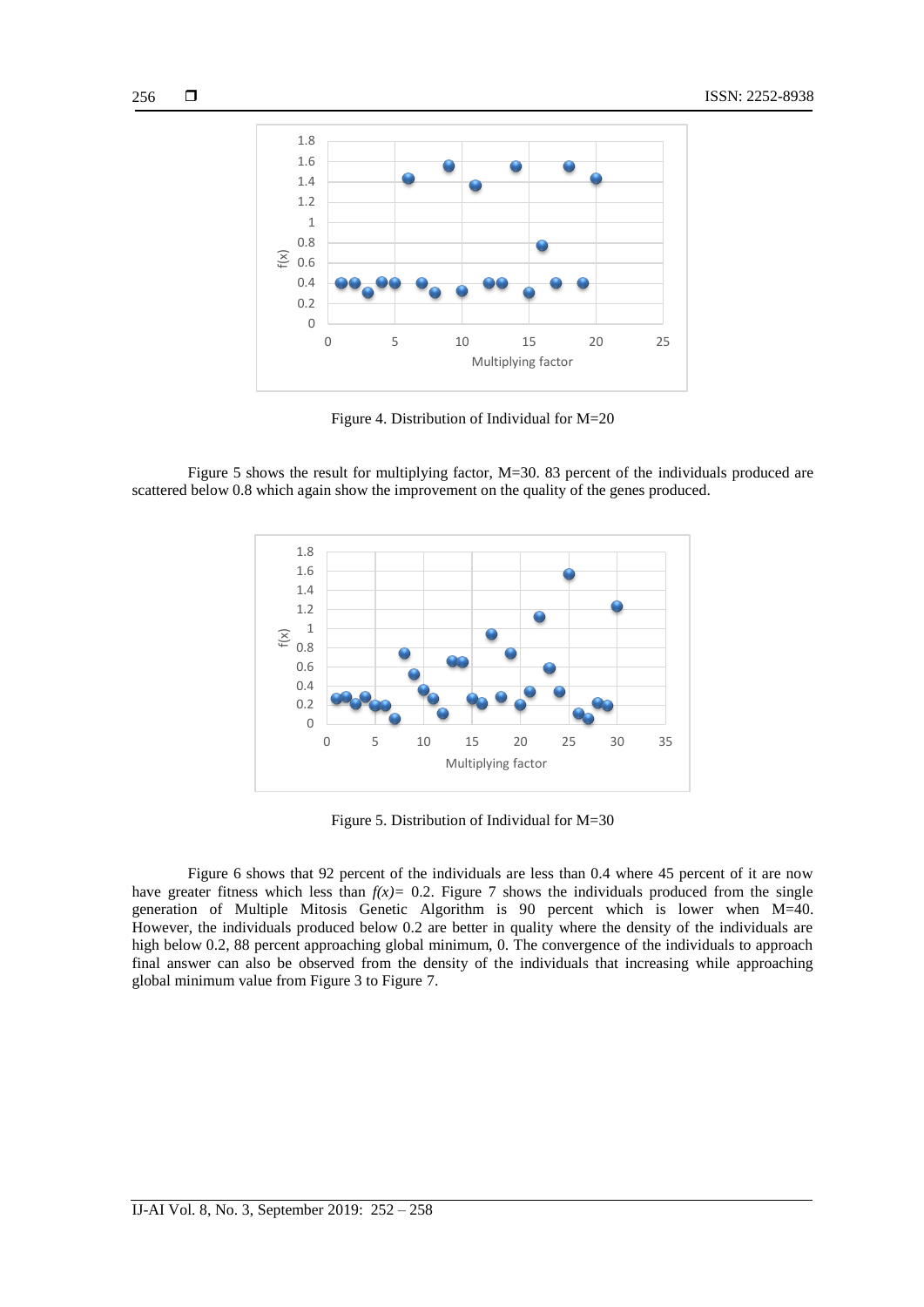





Figure 7. Distribution of Individual for M=50

Table 2 shows the summary of the results. From M=10 to M=40 the percentage of individuals have fitness below 0.8 is increasing while reducing about 2 percent for M=50. Figure 7 shows that the quality of the individuals increasing where more individuals are approaching the global minimum compared to previous figures.

| Table 2 Summary of the results for $M=10$ to $M=50$ |    |                                                                                        |  |
|-----------------------------------------------------|----|----------------------------------------------------------------------------------------|--|
|                                                     |    | No of Multiplying Factor, M No of children produced Percentage of children $< 0.8$ (%) |  |
|                                                     |    | 20                                                                                     |  |
| 20                                                  | 20 | 70                                                                                     |  |
| 30                                                  | 30 | 83                                                                                     |  |
| 40                                                  | 40 | 92                                                                                     |  |
| 50                                                  |    | 90                                                                                     |  |

#### **4. CONCLUSION**

This paper presented a new idea to improve the performance of simple GA by increasing the diversity of great individuals in order to meet the global optimum. The objectives to increase the diversity of the great individuals are achieved. Multiplying factor have been increased from 10 to 50 with step size of 10 to observed the percentage of great quality individuals scattered to find the final answer. It is proving that as the factor increases, the number of children is increased, and finally the idea proposed managed to avoid premature convergence.